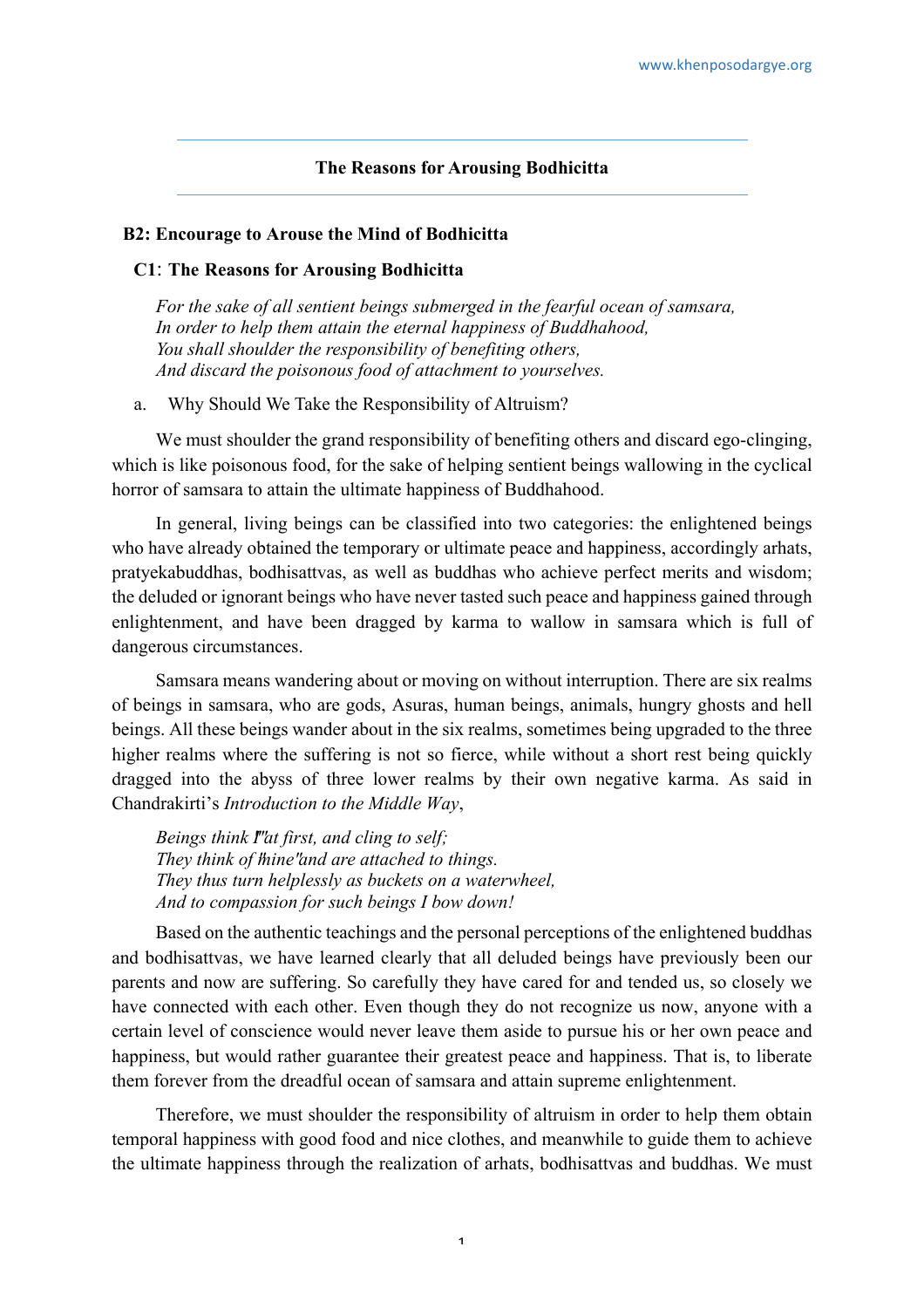get rid of poison-like selfishness as much as possible; otherwise retribution could be very serious. It is stated in Shantideva's *The Way of the Bodhisattva*,

*If to serve myself I harm another, I'll suffer later in the realms of hell. If for others' sake I harm myself, Every excellence will be my heritage.*

b. Discard the Poison-like Attachment to Oneself

In the past, when Ra Lotsawa<sup>1</sup> was meditating on his deity in a quiet place, he felt that he had wanted to be in this kind of solitary retreat all of his life. But one day his deity told him, "You might as well go out to benefit living beings. The merits of even a brief moment of doing so will be much greater than diligently meditating on your deity in quiet isolation for billions of eons." Hence the merits of helping others with an altruistic mind are far greater than selfish penance for endless years.

Again in Shantideva's *The Way of the Bodhisattva* it is said,

*All the joy the world contains Has come through wishing happiness for others. All the misery the world contains Has come through wanting pleasure for oneself.*

Therefore, we must not allow our Bodhicitta to drift away during the course of our practice. Patrul Rinpoche also said, "If you practice the unsurpassed Great Perfection without the premise of Bodhicitta, it will become the practice of Hinayana or Tirthika".

Hence His Holiness Jigme Phuntsok Rinpoche said that selfishness is poison-like, which is an excellent metaphor that we should contemplate frequently. People with a strong sense of selfishness will fail sooner or later, regardless of where they are situated. Most of our arguments, afflictions, and quarrels are the products of selfishness, which would not appear if we become selfless. Thus we should strive towards this and become real bodhisattvas.

In fact, we need not pay much attention to what people say, but instead, should just do whatever is possible to benefit others when we are still alive and capable. Whether people are aware of what we are doing or not, it is quite alright either way. I believe that some of the things that we have done may not ever be known by other people in our lifetime, but all the buddhas and bodhisattvas, as well as our gurus clearly know. Also the law of causality will prevail. Therefore, it is of no value to help others for the sake of our own reputation and fame. Rather than being contaminated by all kinds of worldly concern, we should solely resolve to try all our best to benefit others.

# **The Merit of Arousing Bodhicitta**

# **C2: The Merit of Arousing Bodhicitta**

 $1$  http://www.rigpawiki.org/index.php?title=Ra\_Lotsawa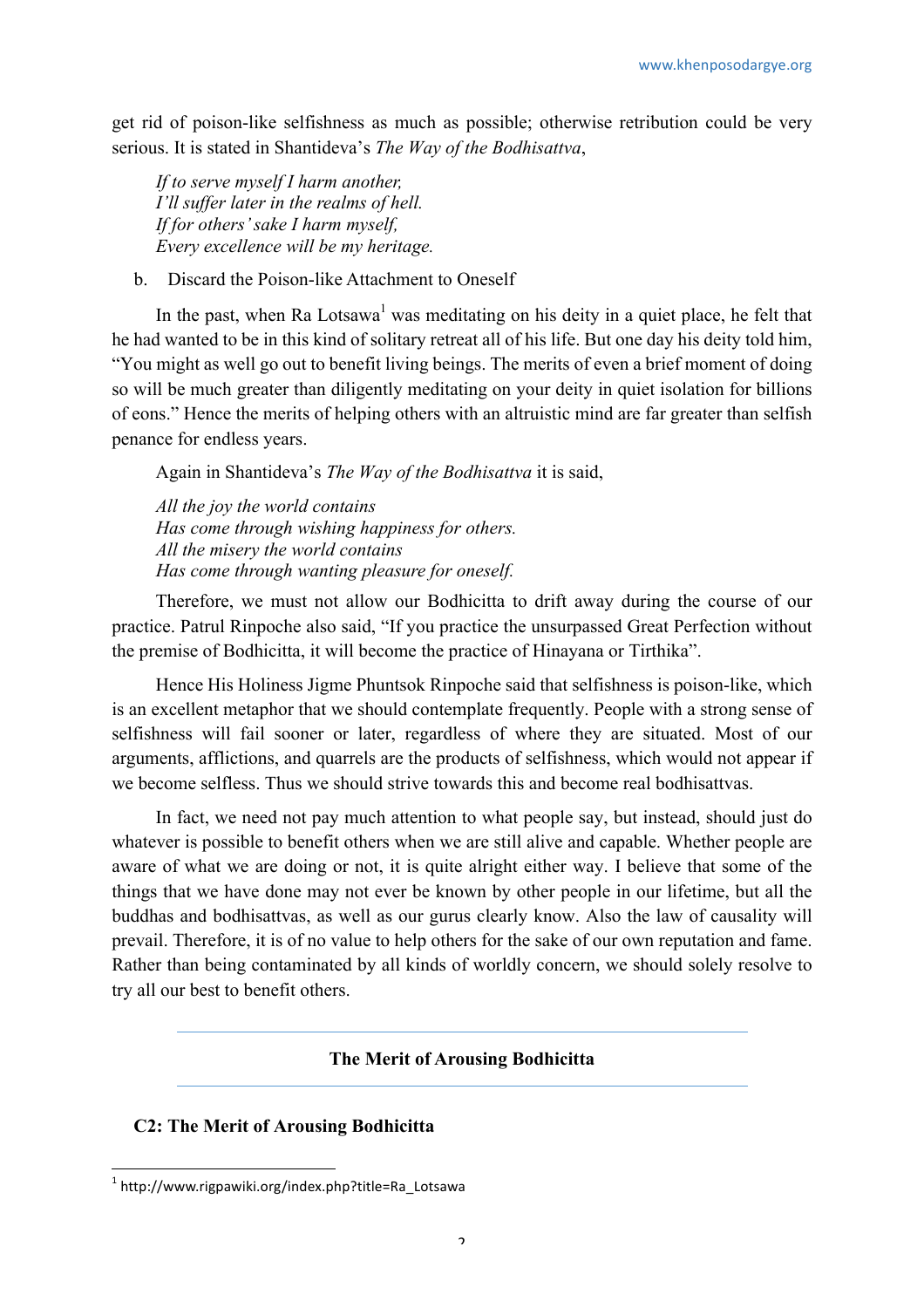*This blocks the gate to lower realms, Allows you to attain the happiness of higher realms, And eventually leads you to the ultimate liberation from samsara, You shall practice this essential teaching without being distracted at all.*

a. The Merit of Bodhicitta

The merits of arousing Bodhicitta include: blocking the gate to the lower realms, allowing us to obtain relative temporal peace and happiness in the higher realms of human beings and gods, and enabling us to ultimately attain liberation from samsara. With the understanding of this fact, every dharma practitioner must practice this essential teaching without distraction.

The merits of bodhicitta, either the bodhicitta of aspiration or the bodhicitta of action, are immeasurable and boundless. This has been addressed in great detail in *Compendium of Trainings<sup>2</sup>*, *The Way of the Bodhisattva*, and many other Mahayana sutras. Simply put, the merits of bodhicitta can be manifested in two ways:

1. If one arouses genuine bodhicitta, all negative karma can be eliminated in one's mind continuum, as a result, the doors to lower realms are blocked. Shantideva says:

*Just as by the fires at the end of time, Great sins are utterly consumed by bodhicitta. Thus its benefits are boundless, As the Wise and Loving Lord explained to Sudhana.*

The great sins refer to heavily negative karma that is difficult to purify, such as is accumulated through the five crimes with immediate retribution<sup>3</sup>, or by criticizing the Dharma. But they can all be consumed the moment bodhicitta arises in one's mind, like the fire at the end of time burning out the entire world. If one's negative karma is cleansed, there will be no chance of falling into the lower realms.

Hence His Holiness said that a person with bodhicitta cannot possibly fall into lower realms. We must try our best to generate bodhicitta before we die, and must make sure our bodhicitta is not impaired after it arises, in this way we will not take rebirth in lower realms.

2. With bodhicitta, one's virtuous roots will become stronger and stronger. Consequently, one can gain rebirth as a human being or god to enjoy all the temporal peace and happiness of the higher realms; and furthermore, one will perfect all the merits of the five paths and ten bhumis, and attain the ultimate and unsurpassable fruit of Buddhahood.

Therefore, the benefits of bodhicitta are indeed immense for living beings. Shantideva also said,

*The pain-dispelling draft, This cause of joy for those who wander through the world— The precious attitude, this jewel of mind, How shall it be gauged or qualified?*

 

 $^2$  http://www.rigpawiki.org/index.php?title=Shikshasamucchaya

<sup>3</sup> http://www.rigpawiki.org/index.php?title=Five\_crimes\_with\_immediate\_retribution